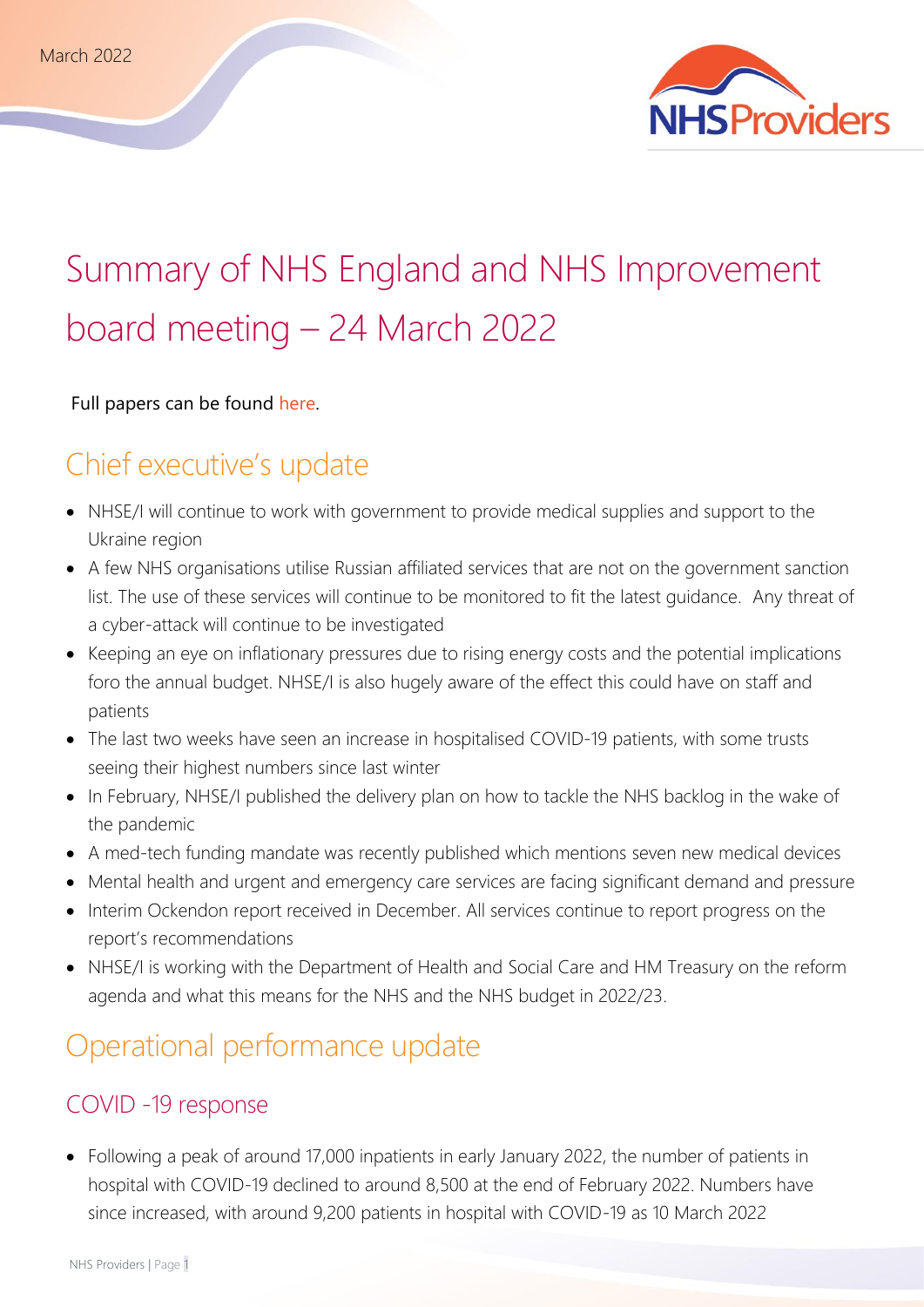

• In February 2022, the government announced its plan for 'Living with COVID19' which removes most remaining restrictions, including the requirement to self-isolate. Following this announcement, NHSE/I communicated to the NHS, confirming that there would be no immediate changes to NHS testing and IPC protocols.

# Long covid

• 90 specialist post-COVID services around England have been put in place to focus on assessment, diagnosis and treatment or rehabilitation. In addition, 14 paediatric hubs provide specialist expertise and advice to local paediatric services treating children and young people with long COVID. Latest data (for the two-week period ending 16 January 2022) shows that on average 1,100 people are being referred to post-COVID services each week

#### Elective care

- The elective waiting list for January 2022 stood at just over 6.1 million with 311,528 patients waiting 52 weeks or longer for treatment. There are now 23,778 patients who have been waiting 104 weeks or longer for treatment. At the same time, median waits in January 2022 were 13.0 weeks, up from 12.5 weeks in December 2021. Total elective activity for January 2022 was at 91.1% of 2019 activity levels, up from 82.2% in December 2021, which is the highest since October 2021
- The 'Delivery plan for tackling the COVID-19 backlog of elective care' was published in February 2022 setting out delivery mechanisms and measures
- Independent sector utilisation has reached 120% of usual levels and further community diagnostic centres have launched
- In relation to long waits, focus remains on the delivery plan ambition that, by July 2022, no one will wait longer than two years for elective care.

#### Urgent and emergency care

- In February 2022 there were just over 1.8 million patients seen across A&E departments in England, representing a 43% year-on-year increase. Performance against the four-hour standard was 73.3% in February 2022, compared to 84.4% in February 2019
- Just under 1.8 million 111 calls were received in January 2022. Volumes were around 22% higher in January 2022 compared to those in January 2020
- 999 call volumes were 6% higher in February 2022 than in 2020, whilst incidents have decreased by 7%. Performance on call response times has significantly improved since December 2021
- Ambulance services are still experiencing significant pressures, responding to just under 800,000 999 calls in February 2022. This includes 68,000 category 1 calls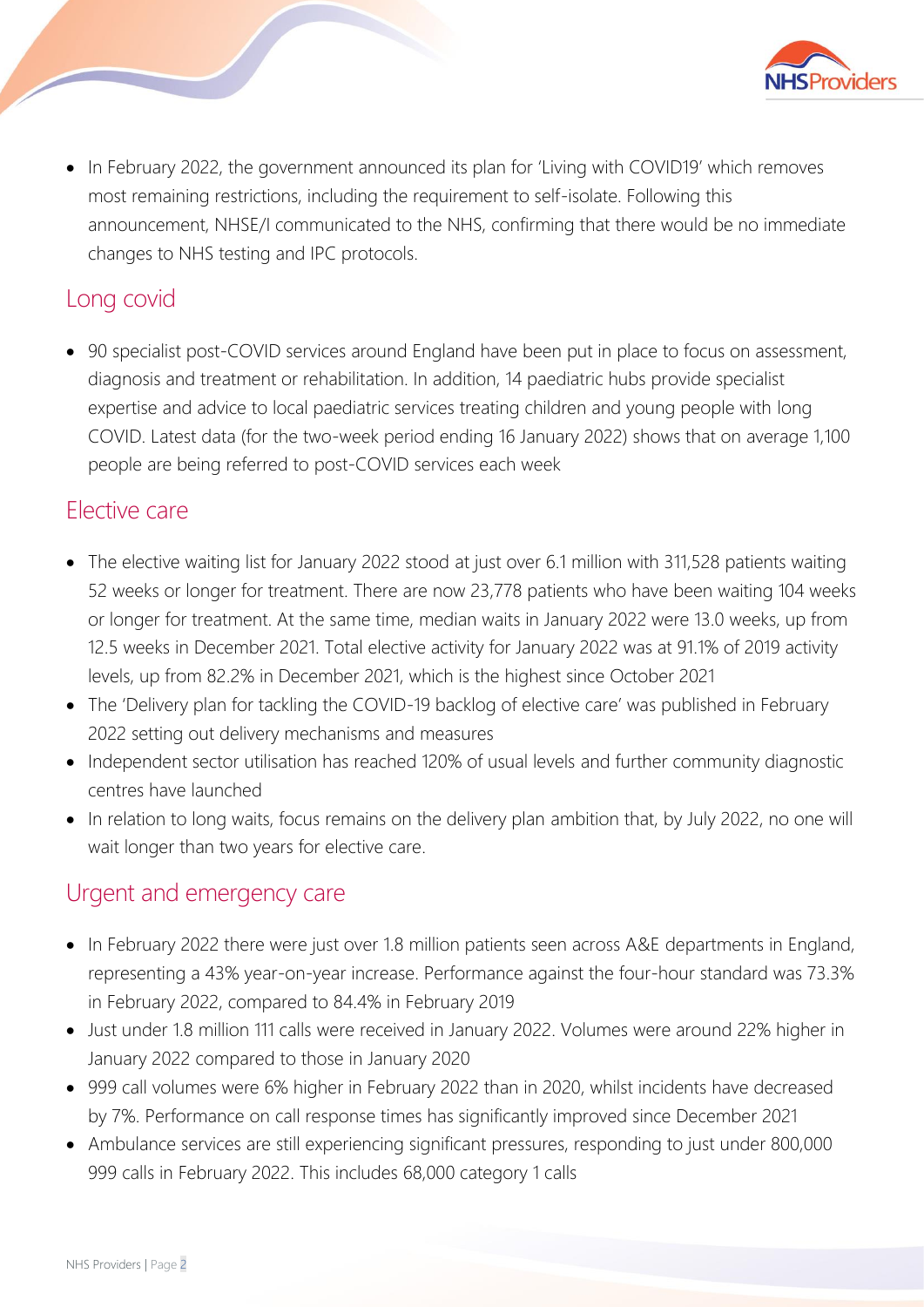

• Hospital handover delays remain a big challenge for ambulance services. As part of the wider UEC recovery plan, work is taking place with the 35 trusts responsible for most handover delays.

#### **Diagnostics**

- 1.89 million of the 15 key diagnostic tests were performed in January 2022, significantly above January 2021 levels. The total waiting list has remained stable for the last two months, however continued high volumes of pre-existing and new demand have led to a rise in the proportion of patients waiting over six weeks for a diagnostic test to 30%. The elective recovery plan aims to see this reduced to 5% by March 2025
- Following the Treasury's approval of the £248 million business case to support the digitisation of diagnostic care, 390 memoranda of understanding have been issued to enable systems to access funding.

#### **Cancer**

• Referrals have now been at record levels for eleven months, at 116% of pre-pandemic levels in January 2022, with over 2.4 million people with suspected cancer referred for checks and over 290,000 people starting cancer treatment between March 2021 and January 2022.

#### Primary care

- In January 2022 GPs delivered 26.9 million appointments, 6.4% more activity than January 2020, including 1.3 million COVID-19 vaccination appointments delivered by primary care networks (PCNs) (around 63,000 per working day)
- A letter was published on 1 March 2022 setting out the GP contract arrangements for 2022/23, including changes to the core GP contract and the network contract directed enhanced service (DES)
- Latest general practice workforce statistics show that as of 31 January 2022, there were 36,009 FTE doctors working in general practice (45,295 headcount) in England. This represents a decrease of 182 FTE over the previous month. There has been an increase of 1,483 FTE compared to the additional 6,000 FTE doctors working in general practice.

#### Discharge and community services

- There is a renewed focus on the discharge arrangements in place to ensure systems can maintain flow and bed capacity during periods of pressure. Work is ongoing with DHSC and other national partners to finalise revised discharge guidance, aligned to the Health and Care Bill
- A national discharge taskforce, supported by the government, has been initiated to provide strategic oversight of hospital discharge initiatives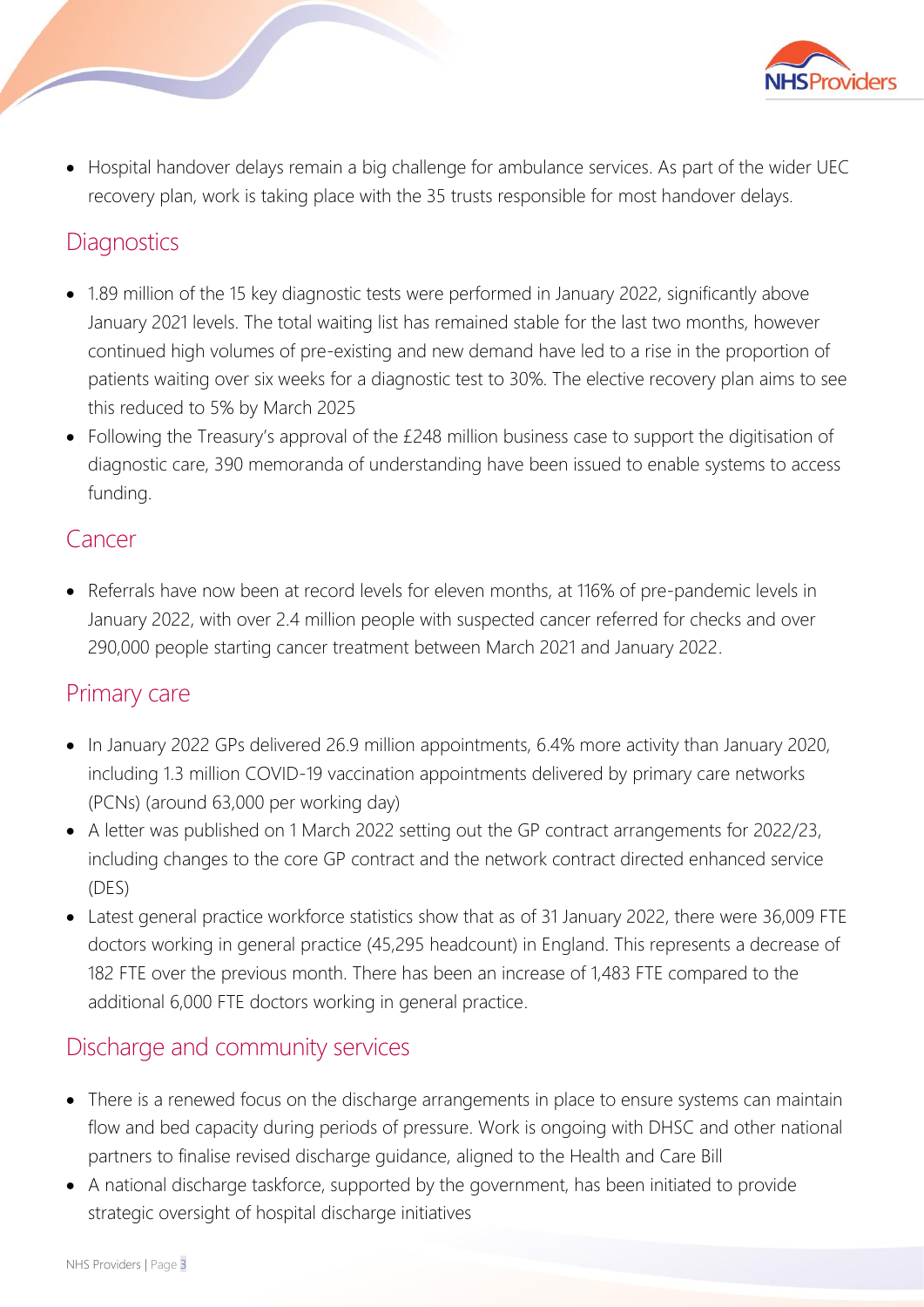

• Community support services are continuing the rollout of the two-hour crisis response standard for support at home. Rollout is ahead of schedule with 31 ICSs having full geographic coverage 7 days a week from 8am to 8pm. Rollout of this standard to the rest of England is on track to be complete by April 2022.

# Mental health

- Delivery continues at pace but pressures on mental health services remain high
- The number of children and young people (CYP) able to access mental health services continues to increase (630,673 in November 2021).
- The urgent and emergency mental health pathway continues to be under pressure. Bed occupancy remains over the maximum safe levels of 85% and similarly crisis referrals are at a 30% increase compared to 2019.

#### Learning disabilities and autism

- At the end of January 2022, the number of people with a learning disability, autism or both in a mental health inpatient setting was 2,030 (1,855 adults and 175 children and young people). Further work is required to meet the NHS Long Term Plan commitments to reduce reliance on inpatient care, particularly for adults
- By the end of December 2021, 40.5% of annual health checks had been completed for eligible patients aged 14 and above within the year; this compared with 39.2% by the end of Q3 in 2020.

#### **Maternity**

- Last month, ONS published the latest data on child and infant mortality. The 2020 ambitions to reduce stillbirth and neonatal mortality rates have been met. The stillbirth rate has reduced by 25.2% from 5.1 per 1000 births in 2010 to 3.8 per 1000 births. The neonatal mortality rate has reduced by 36.0% from 2.0 per 1000 live births in 2010 to 1.3 per 1000 live births.
- Trusts reported earlier this month on compliance with actions from the first Ockenden report in December 2020. All trusts reported being either fully compliant or partially compliant with each one of the twelve clinical priorities across the seven immediate and essential actions (IEAs) from the report.

#### Screening and immunisations

- The NHS breast screening backlog continues to fall, despite a small seasonal rise in January 2022
- The NHS bowel cancer screening programme continues to meet its target of at least 65% uptake
- Additional colposcopy capacity is being put in place for the NHS cervical screening programme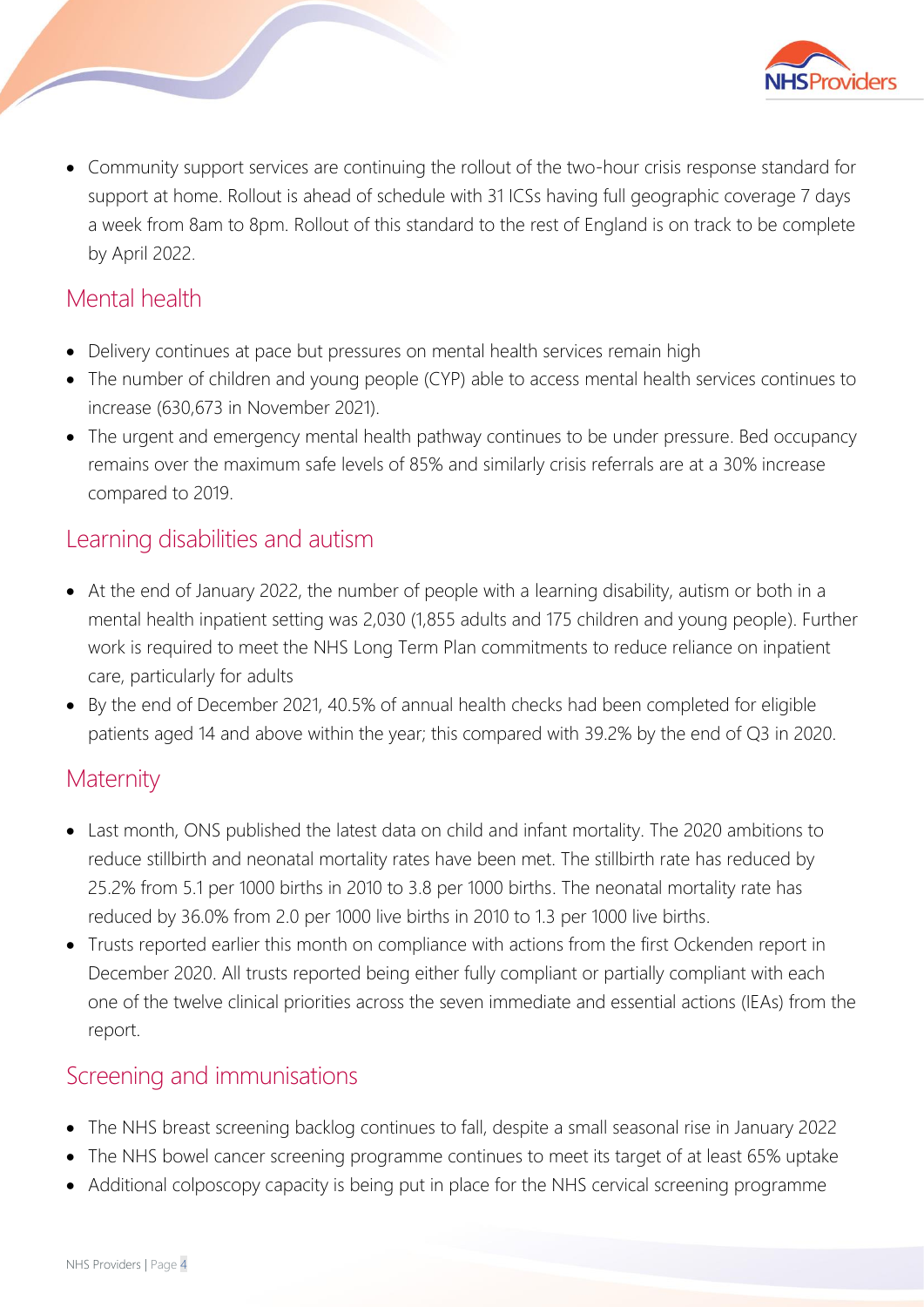

• NHS school-aged immunisations providers continue to catch up with all adolescent immunisations from the 2019/20 and 2020/21 cohorts alongside vaccinating the 2021/22 cohorts now that operational delivery of the seasonal flu vaccination programme has concluded.

#### Covid-19 vaccination programme

- As of 11 March 2022, over 117.6 million COVID-19 vaccinations were administered in England. UKHSA analysis estimates that over 100,000 hospitalisations have been avoided because of these efforts
- The programme continues to focus on priority deployment areas including (but not limited to); fourth doses (boosters) for those identified as severely immunosuppressed; the 2nd dose in school and out of school offer for 12-15s
- Following JCVI guidance published on 21 Feb 2022, a spring booster will be offered to adults aged 75 years and over, residents in a care home for older adults, and individuals aged 12 years and over who are immunosuppressed, as defined by the Green Book.

### COVID -19 testing

• Over 43.3m PCR tests have been reported by NHS and PHE pillar one laboratories, of which over 4.3m are staff (including index cases) PCR tests. Turnaround times have improved with 98% of pillar 1 NHS laboratory tests being reported within 24 hours.

#### Headline financial position

- The NHS revenue budget of £50.9 billion is forecasted to be underspent by £640 million. However, this may rise to about £1 billion
- The NHS has been asked to cut spending by £500 million. Options to help include slowing down transformation programmes and reviewing some of the long-term plan changes
- Spring statement inflation running much higher than spending which will have a knock-on effect for the NHS. Working on the implications of this still but materially it could be an additional £billion pressure on the NHS
- Government decided to discontinue funding for hospital discharge programme going into 2019/20. The NHS is expected to see significant impacts on hospital discharge performance entering April
- Providers have spent £3,645 million on capital schemes to month 10, which is 54% of the 2021/22 budget, and in line with previous years' year-to-date spend at month 10. The DHSC provider capital budget for 2021/22 is set at £6,763 million against which providers are currently forecasting an underspend of £55 million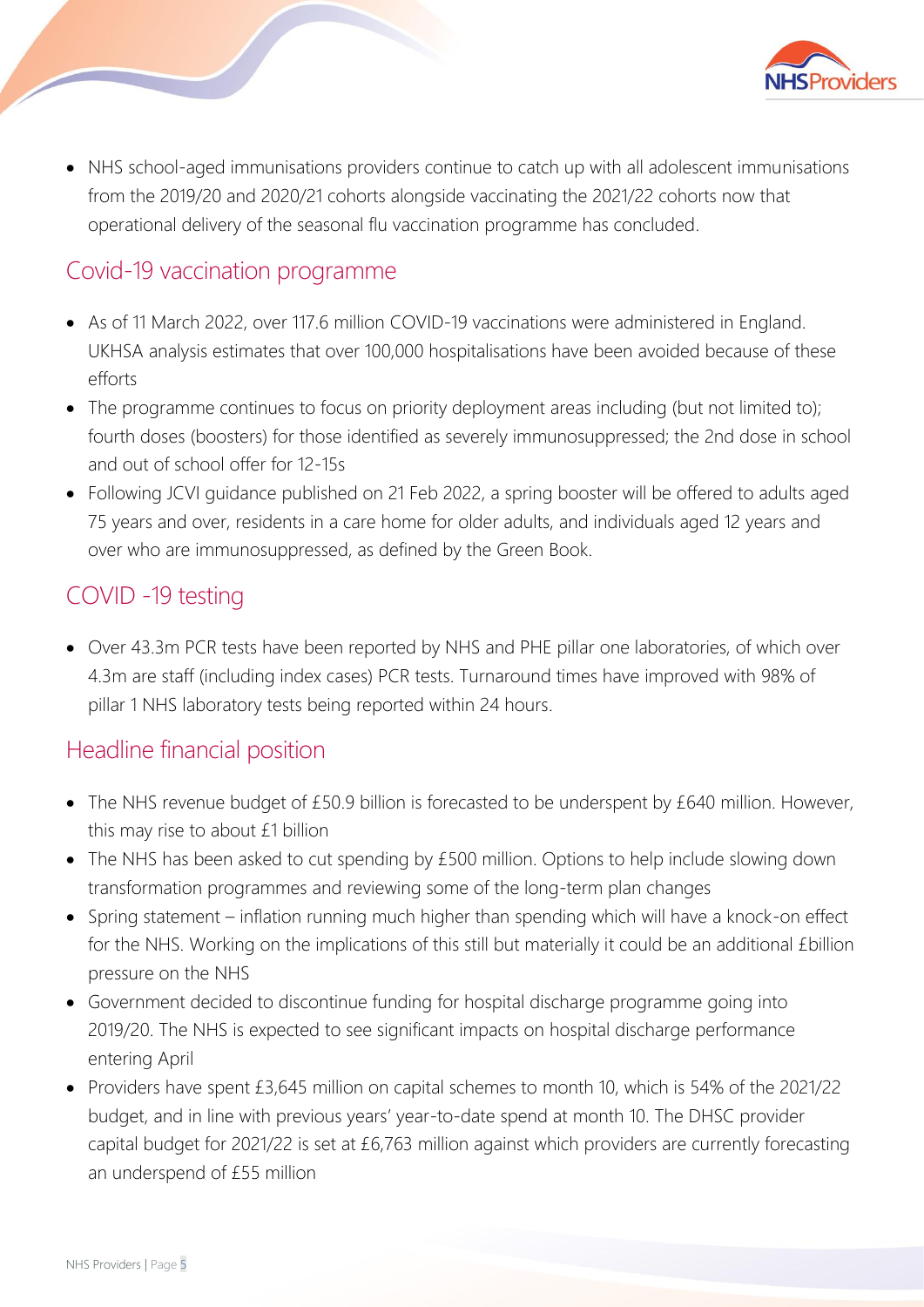

• The NHS budget for 2022/23 will primarily be determined by the spending review settlement published in October 2021. NHSE/I is currently finalising its financial strategy.

# Elective recovery programme update

### Longer waits

- NHSE/I is maintaining a consistent national focus on the first milestone in the delivery plan
- In the last 6 weeks, management information has shown week on week reductions in the longest waiting cohort of patients including in systems with the highest number of long waiting patients

### **Choice**

- Increasing patient choice is at the core of the delivery plan. The 'my planned care' platform has already been launched, which makes waiting time by specialty by provider accessible to patients
- Greatest limitation in being able to offer greater patient choice is capacity. It's important to ensure patients are aware of their ability to choose
- They will therefore work with NHS Digital to improve choice on e-RS (the electronic referral system) and work with primary care to strengthen the offer of informed choice at the point of referral. Work to address health inequalities will be woven into approaches.

### Personalised outpatient model

- A key programme included in the delivery plan is a personalised outpatient model. The planning guidance requires each provider and system to focus on seeing new patients by reducing outpatient follow-up appointments by a minimum of 25% by March 2023
- A critical component of this plan will be giving patients more control of their care, the ability to book and change appointments, interact with clinical teams, order tests and, potentially, change their provider. Over time, this will be enabled via the NHS app.

### Delivery confidence and key risks

• The planning guidance sets out key delivery areas for elective recovery but also mentions the requirements for accessing the targeted investment fund for systems, £1.5 billion of capital support for elective recovery over the next three years. Regions are asked to work with their systems to determine how the funding will be targeted